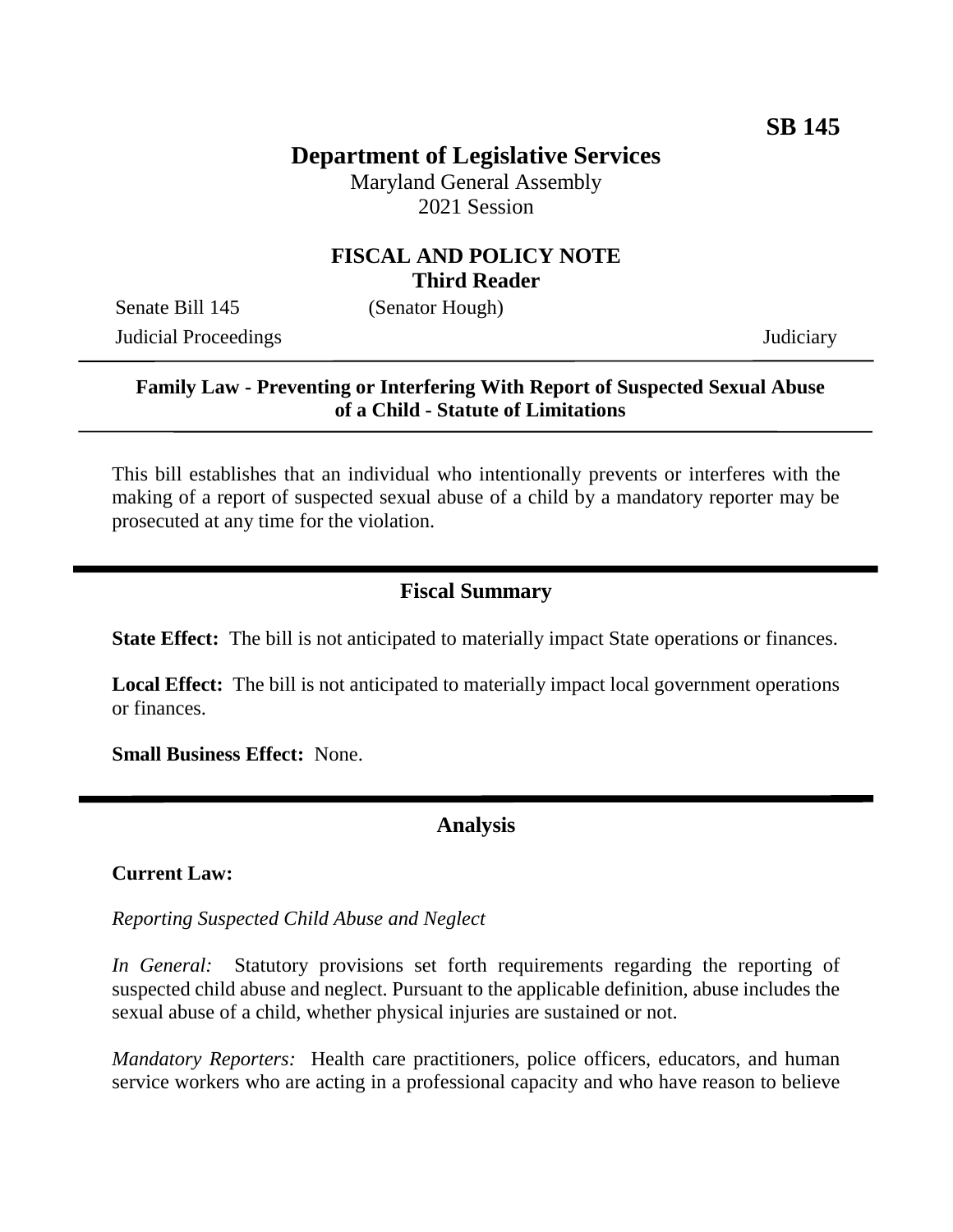that a child has been subjected to abuse or neglect, must notify the local department of social services or the appropriate law enforcement agency. An "educator or human service worker" includes any teacher, counselor, social worker, caseworker, and parole or probation officer. If the worker is acting as a staff member of a hospital, public health agency, child care institution, juvenile detention center, school, or similar institution, then the individual must notify the head of the institution or the designee.

A worker who notifies the appropriate authorities must make an oral report by telephone or direct communication as soon as possible to the local department or the appropriate law enforcement agency if the worker has reason to believe the child has been subjected to abuse or neglect. A written report to the local department is required not later than 48 hours after the contact, examination, or treatment that caused the worker to believe that the child had been subjected to abuse or neglect. A copy of the written report must be provided to the local State's Attorney. An agency that receives an oral report of suspected abuse or neglect must immediately notify the other agency.

As far as reasonably possible, a worker who makes a report must include the name, age, and home address of the child; the name and home address of the child's parent or other person responsible for the child's care; the whereabouts of the child; and the nature and extent of the child abuse or neglect. The report must include any available evidence about previous instances of abuse or neglect, any information that would help to determine the cause of the suspected abuse or neglect, and the identity of any person responsible for the abuse or neglect.

If suspected child abuse or neglect is alleged to have occurred outside of the State and the victim is currently a child residing outside of the State, a mandatory reporter must report the suspected abuse or neglect to any local department, as specified.

An individual may not intentionally prevent or interfere with the making of a report of suspected abuse or neglect in the circumstances specified above. A violator is guilty of a misdemeanor and subject to a maximum penalty of five years imprisonment and/or a \$10,000 fine.

*Reporting by Other Individuals:* Although the term "mandatory reporters" refers only to individuals who must report suspected child abuse or neglect because of their professional capacity, State law generally requires all individuals to report suspected child abuse and neglect. For example, pursuant to § 5-705 of the Family Law Article, a person *other than* a health care practitioner, police officer, educator, or human service worker who has reason to believe that a child has been subjected to abuse or neglect must notify the local department of social services or the appropriate law enforcement agency. Other individuals must also report suspected abuse or neglect that is alleged to have occurred outside of this State, as specified. However, attorneys and clergy are generally exempt from reporting if